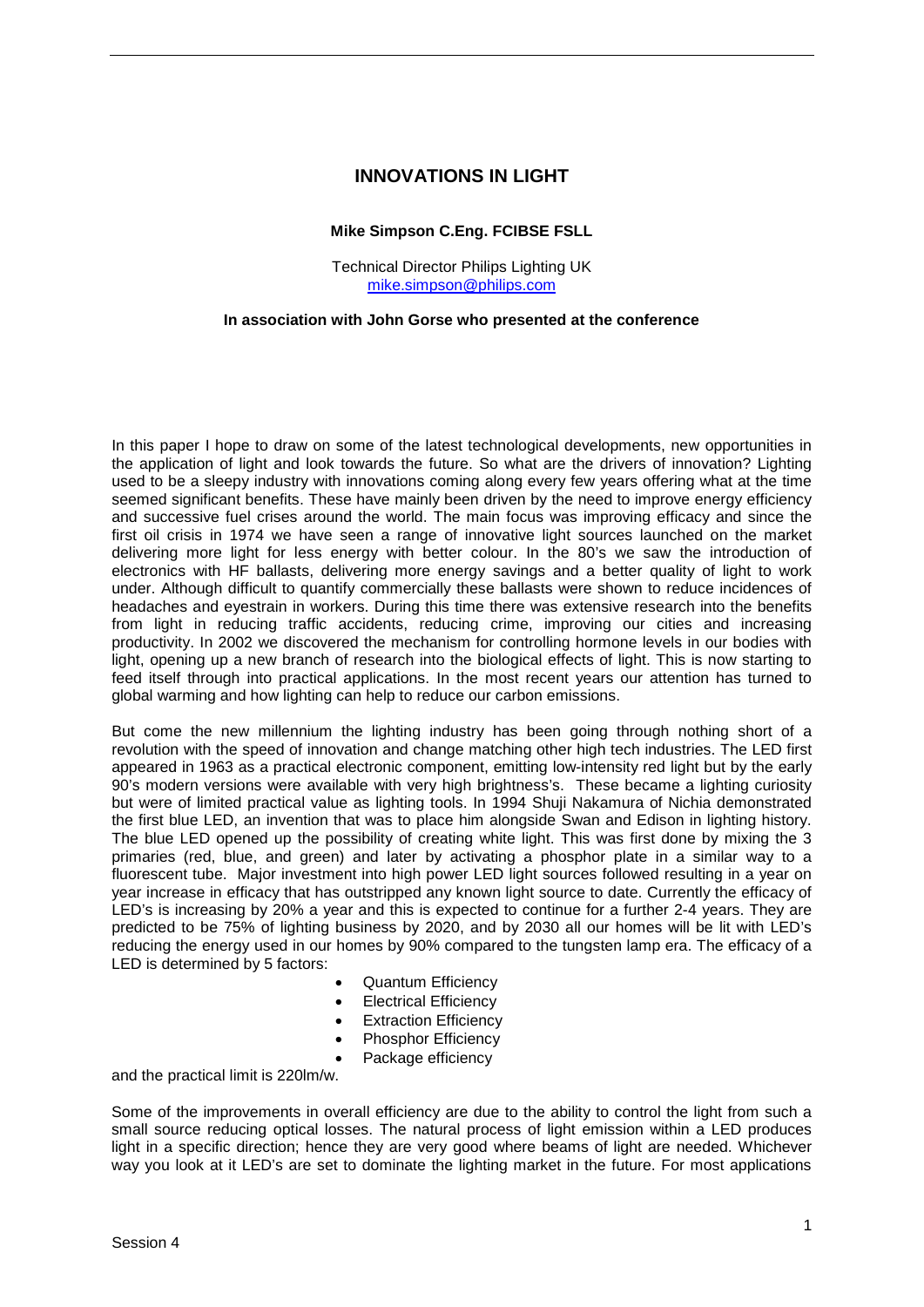there is now a LED solution that at the least will deliver a more energy efficient solution than conventional technology and as efficacy rises so cost/lumen will decrease.

The small size of the LED is creating new form factors for luminaires with size reducing and increased controllability. However we all have to learn the new language associated with these light sources and to understand that they operate by a different set of ruled to conventional lamps. The most common confusion is that the efficacy of the source is based on a junction temperature of  $25^{\circ}$ C which is there for a fraction of a second before the junction starts to warm up. Of more use are the 'hot' lumens which is the output at operating temperatures. Luminaires have to be designed to keep the LED cool to maximise the output. So we see luminaires appearing with significant heat sinks. To help quide us through this minefield organisations like the SLL have produced guidance and the IEC is currently preparing performance standards. This is all a challenge for a traditionally slow industry which has been thrust into the semiconductor world and will bring new players into the lighting market.

Following close on the heels of the LED is the OLED, (Organic Light Emitting Diode) another solid state technology that will challenge conventional light sources and set to become a partner to the LED for the future. An **OLED** is a [light-emitting diode](http://en.wikipedia.org/wiki/Light-emitting_diode) in which the [emissive](http://en.wikipedia.org/wiki/Emission_(electromagnetic_radiation)) [electroluminescent](http://en.wikipedia.org/wiki/Electroluminescence) layer is a film of [organic compound](http://en.wikipedia.org/wiki/Organic_compound) which emits light in response to an electric current. They give a diffuse soft light rather than an intense beam. Table 1 shows the predicted performance improvement for OLED's over the next 5 years. The story will be similar to the LED with significant performance improvements year on year as the technology improves. However alongside this we will have new effects such as a transparent flexible OLED film that can transform itself into a panel of light.

| Year                        | 2012                 | 2013                  | 2015                  | 2018                      |
|-----------------------------|----------------------|-----------------------|-----------------------|---------------------------|
| Efficiency                  | 35 lm/W              | 60 lm/W               | 90 lm/W               | 130 $Im/W$                |
| Intensity                   | $3000 \text{cd/m}^2$ | 3000cd/m <sup>2</sup> | 5000cd/m <sup>2</sup> | $5000 \text{cd/m}^2$      |
| CRI                         | >85                  | >90                   | >92                   | >95                       |
| Lumen Output                | 10.000 $\rm{Im/m^2}$ | 10.000 $\rm{Im/m^2}$  | 15,000 $\rm{Im/m^2}$  | 15,000 $\rm{Im}/\rm{m}^2$ |
| LT70@3,000cd/m <sup>2</sup> | 10,000h              | 15,000h               | 20,000h               | 40,000h                   |

#### Table 1

Applications for OLED will be for areas where general lighting is required (compared to accent lighting) such as shops, offices etc. And with the introduction of flexible films it is possible to imagine a whole range of architectural applications for this new light source.

We have had plenty of historic data on the benefit lighting controls can bring. The ability to simply switch off when lighting isn't needed, or dim down, or use a range of settings to create different moods within the same environment. Traditional control methods have required a control signal hard wired to a device and many of our light sources have limited ability to be controlled. Installing controls can save an additional 40% on the energy for interior applications and 60% for exterior. That doesn't mean turning lights off but controlling them to meet the need when there is adequate daylight or when the roads become quiet. Lighting controls also offer the possibility of changing the designed appearance by altering colour, direction and intensity. In commerce we have been used to installing lighting controls, although there is some scepticism as to whether they are used effectively. As we gradually switch over to LED lighting so the world of controls opens up. Switching is instant, dimming possible and we have the added option of colour change at our fingertips. (Although the author deprecates the use of gratuitous colour changing in lighting design!)

In our homes something more than the humble dimmer is largely unknown, and installing lighting controls in domestic premises, unless you are starting from scratch is an installation nightmare. However like most things these days it can now be solved by an 'App'. Lamps that contain their own IP address and link into a broadband router can be controlled from anywhere and at any time. Up to 50 lamps individually controlled in one system. Variations in colour and intensity are available without any additional wiring offering the most sophisticated scene setting for minimal cost. So as fast as we are installing wired controlled solutions so we must prepare for the wireless.

This new technology is enabling innovation in the application of light. At the same time as the LED was making an appearance we discovered the mechanism by which the body reacts to light and how it affects our physiology. Ten years later we are using this knowledge to build lighting installations that understand how we react to light and can improve our health and well-being.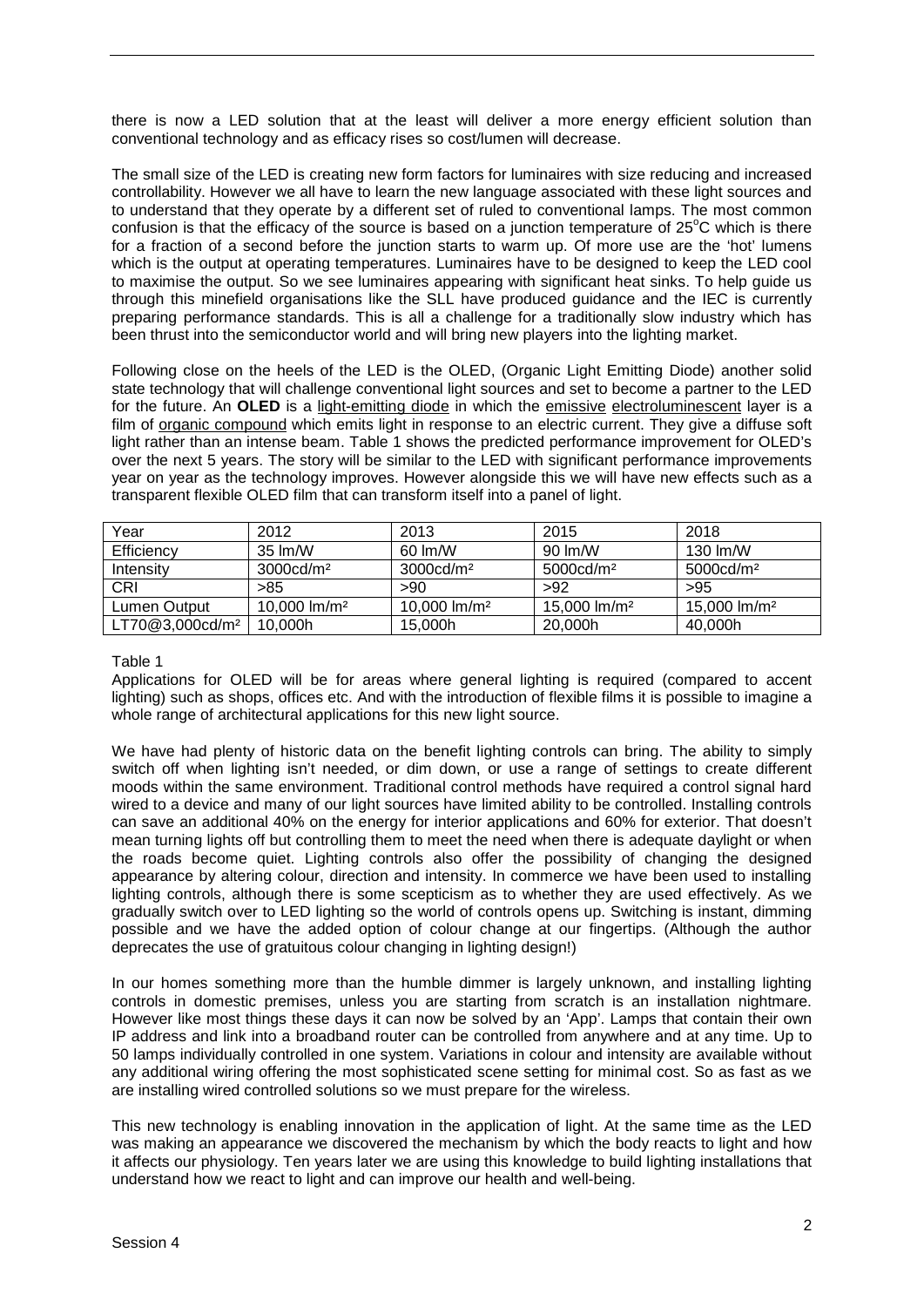In hospitals light and colour can be used to aid in the recovery from illnesses. Just some of the evidence linking the beneficial health effects of light can be seen in medical research and now we can build on this by designing lighting schemes that matches the patient's needs. This represents a step change in our approach to lighting design.

- Design & Health Scientific Review *"In fact, by installing brighter lights on a psychiatric ward, depressed patients had a three-day shorter duration of hospitalisation"*
- Psychosomatic Medicine *"Patients getting more sunlight experience less stress & lower analgesic medication use"*
- Journal of the Royal Society of Medicine *"After myocardial infarction: higher mortality in dull vs. sunny rooms"*
- Journal of Affective Disorders "*Bipolar depression: morning sunlight reduces length of hospitalization"*
- Infant Behavior and Development *"Neonatal ICs: cycled lighting improves pre-term sleep & weight gain*

In schools the effects of lighting can be used as an aid to concentration or act as a calming influence after a period of activity.

- University clinical centre for child and youth psychosomatic research , Hamburg
	- Concentration improves: 45% less errors made
	- Reading speed increases: 35% more words read
	- Restlessness decreases with 77%

Research has yet to single out the effect of lighting in academic attainment, but it has been shown to assist teachers in their daily work.

As we understand more about the physical effect of light so we will be able to move our design skills to enable seeing, to improving well-being in our work and rest.

Finally we can see how lighting is helping us enjoy our playtime. The summer of 2012 gave us the opportunity to showcase London to the world. In total 3.7 Billion viewers round the world watched over 100,000h of broadcasting from the London Olympics. The quality of the TV picture was critical and to a large extent relied on the lighting. High Definition and 3D television required lighting levels of 2000lux (towards the camera) while glare towards cameras and athletes had to be eliminated. However the use of Super Slow motion for replays created a new challenge. Camera shutter speeds were set at 300 frames per second, over 4x that used in Beijing. This higher shutter speed reacted with the natural 100Hz flicker from the discharge lamps to produce flickering image on super slow motion recordings. To counter this, electronic ballasts were developed to run at 250Hz square wave and produce constant light output with a flicker of less than 2%. Although this is a technique used in studio production it was the first time it had been used for the large scale broadcasting of sports events. The ballasts had to be developed to work with a standard floodlighting lamp and tuned to give optimum performance. For the broadcasters the solution was deployed in the Velodrome and over the diving pool. Both areas where there is fast action and where slowing down the action can produce dramatic television pictures. The result was perfect SSM pictures from every camera position. The Olympic Games produced a learning legacy in many areas. For lighting it is the endorsement of flicker free lighting which has now been taken up by many of the major football leagues as well as those planning new venues for upcoming sporting events worldwide.

The future is always hard to predict but with some degree of certainty we will see lighting becoming more respected as an exciting, innovative profession that can deliver energy savings improve our lives